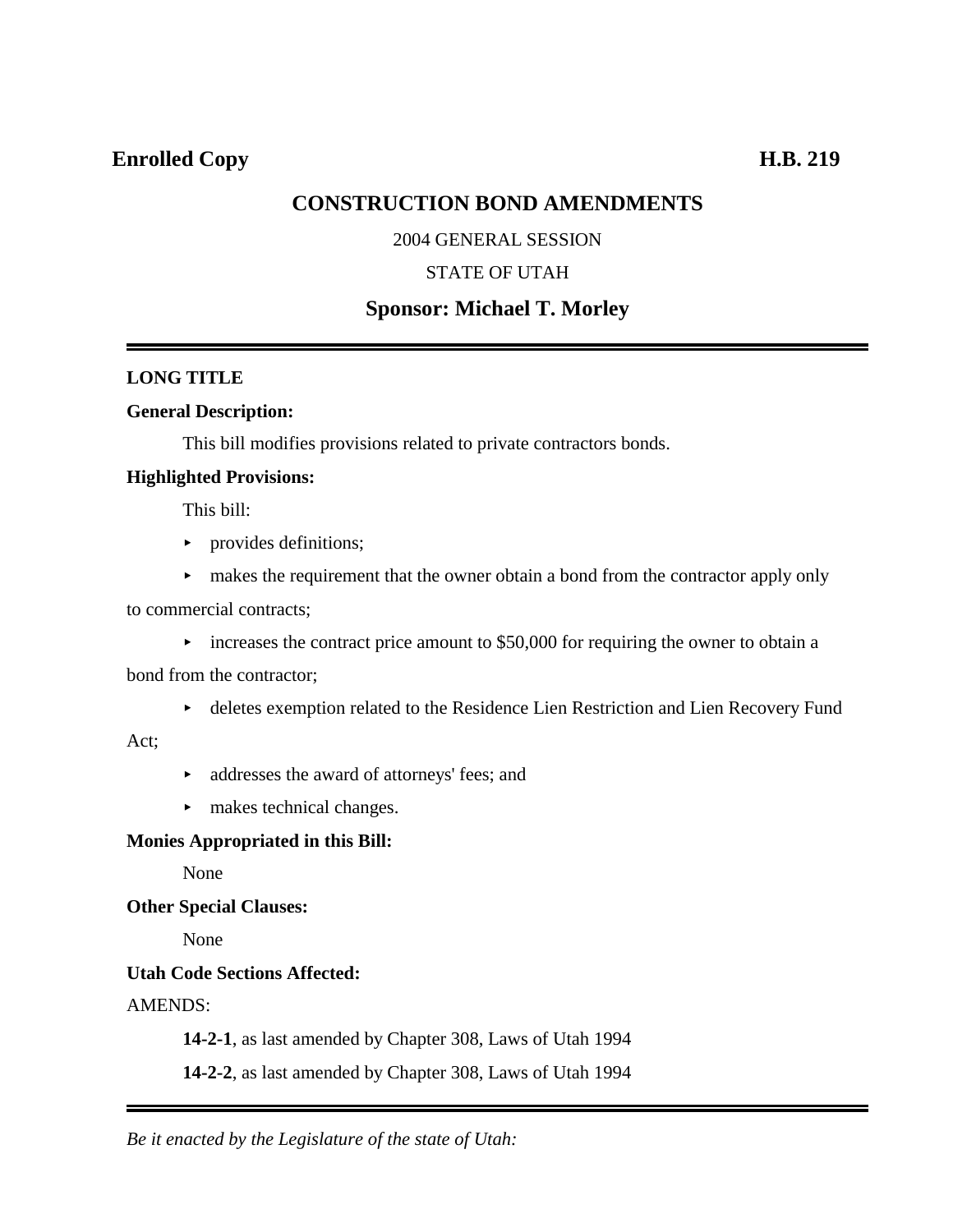Section 1. Section **14-2-1** is amended to read:

#### **14-2-1. Definitions -- Payment bond required -- Right of action -- Attorneys' fees.**

(1) For purposes of this chapter:

(a) "Commercial contract" means a contract for the construction, alteration, or repair of the following if it is not residential construction:

(i) a building;

(ii) a structure; or

(iii) an improvement upon land that is not associated with a single family detached housing.

 $[(a)]$  (b) "Contractor" means any person who is or may be awarded  $[a]$  an original commercial contract for the construction, alteration, or repair of any building, structure, or improvement upon land.

 $[(\theta)]$  (c) "Owner" means any person contracting with the original contractor for construction, alteration, or repair of [any building, structure, or improvement upon land.] the following if it is not residential construction:

(i) a building;

(ii) a structure; or

(iii) an improvement upon land.

(d) (i) "Residential construction" means the construction, alteration, or repair of:

(A) single family detached housing; or

(B) multifamily attached housing up to and including a fourplex.

(ii) "Residential construction" includes rental housing.

(2)  $[(a)$  Except as provided in Subsection  $(2)(b)$ , before Before any original commercial contract exceeding [\$2,000] \$50,000 in amount for the construction, alteration, or repair of any building, structure, or improvement upon land is awarded to any contractor, the owner shall obtain from the contractor a payment bond:

(a) complying with Subsection  $(3)$ . The bond shall become]; and

(b) that becomes binding upon the award of the original commercial contract to the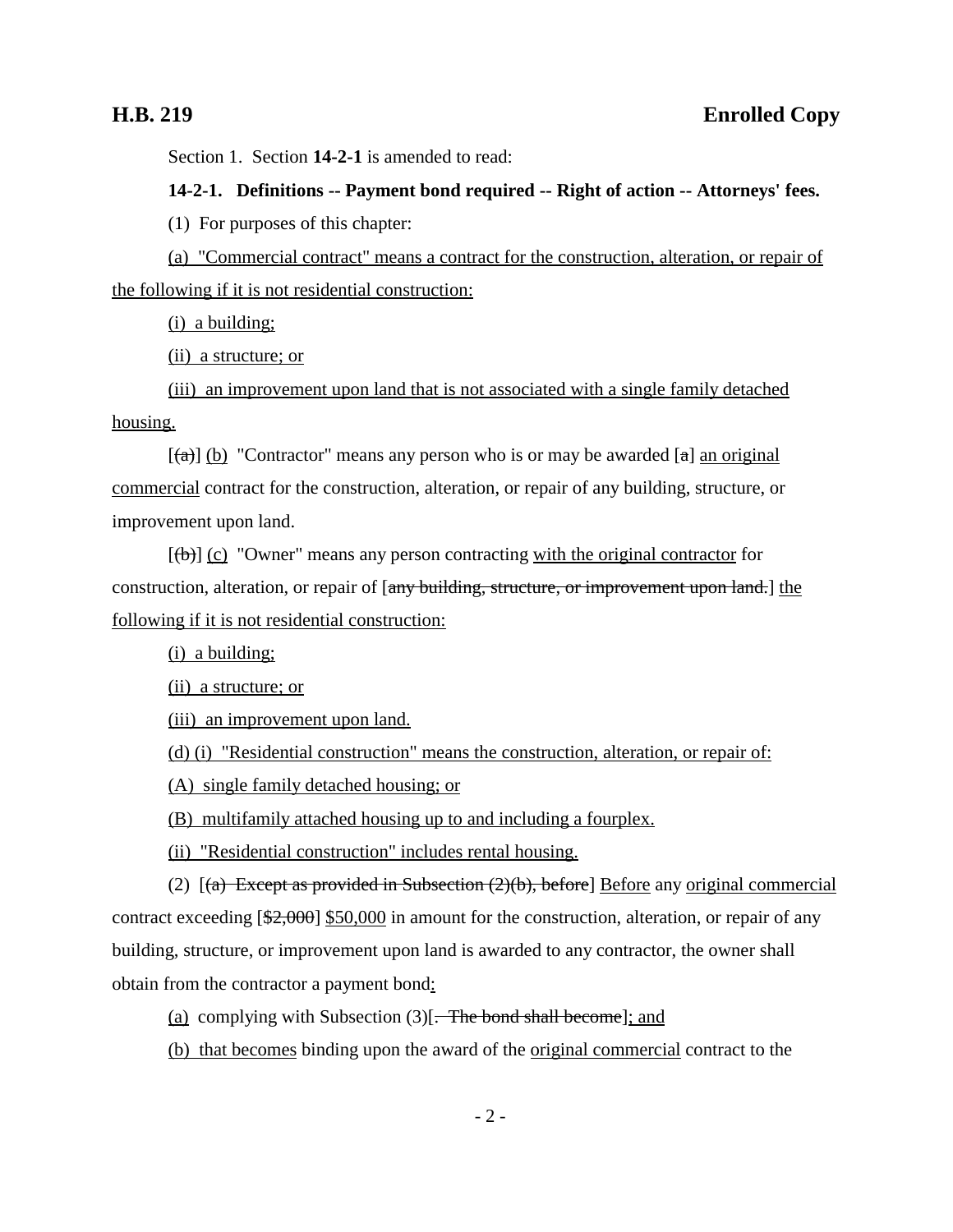## **Enrolled Copy H.B. 219**

contractor.

[(b) An owner is exempted from the requirements of this section if a person otherwise eligible to file a lien under Title 38, Chapter 1, Mechanics' Liens, is barred from filing a mechanics' lien under Section 38-11-107.]

(3) The payment bond shall be:

(a) with a surety or sureties satisfactory to the owner for the protection of all persons supplying labor, services, equipment, or material in the prosecution of the work provided for in the commercial contract; and

(b) in a sum equal to the original commercial contract price.

(4) A person shall have a right of action on a payment bond under this chapter for any unpaid amount due [him] that person if that person:

(a)  $[he]$  has furnished labor, services, equipment, or material in the prosecution of the work provided for in the commercial contract for which the payment bond is furnished under this chapter; and

(b) [he] has not been paid in full within 90 days after the last day on which [he] that person:

(i) performed the labor or service for which a claim is made; or

(ii) supplied the equipment or material for which the claim is made.

(5) (a) An action under this section shall be brought in a court of competent jurisdiction in the county where the commercial contract was to be performed and not elsewhere. [The]

(b) An action under this section is barred if not commenced within one year after the last day on which the claimant:

(i) performed the labor or service on which the claim is based; or

(ii) supplied the equipment or material on which the claim is based.

(c) The obligee named in the payment bond need not be joined as a party to  $[\theta]$  and action under this section.

(d) In any action upon a payment bond under this section, the court may award reasonable attorneys' fees to the prevailing party, which attorneys' fees shall be taxed as costs in